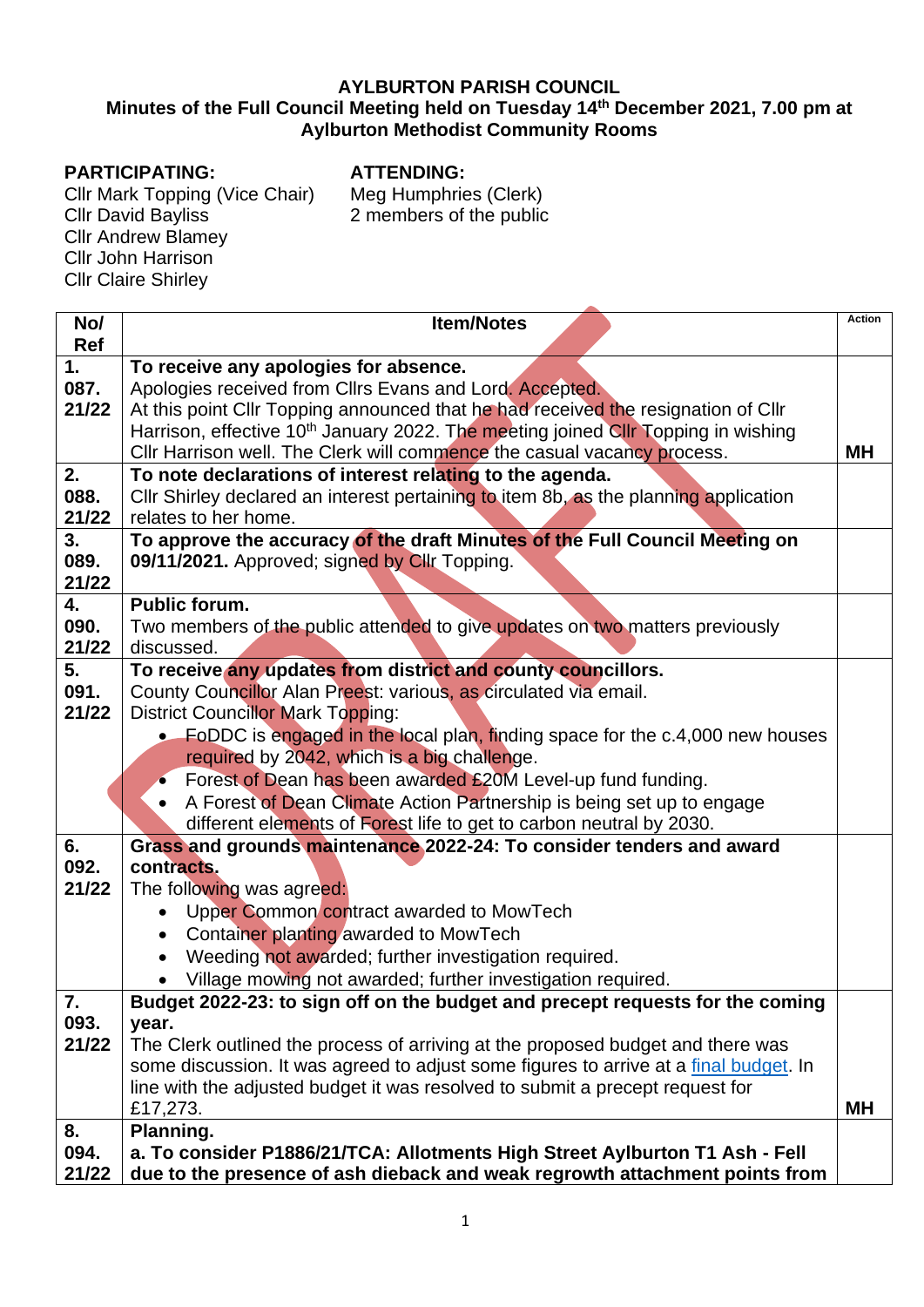|       | previous pollard. At this point replanting has not been recommended in order<br>to allow more light into the allotments. No objections.<br>b. To consisder P1912/21/FUL: 93 High Street, Aylburton, Lydney,<br>Gloucestershire. Variation of conditions 02 (approved plans) of planning<br>permission P1964/20/FUL to allow for revisions to the position, length and<br>height of the garage. Cllr Shirley left the meeting for this item as it is her home. No<br>objections.<br>c. To consider P2016/21/TCA: 2 Walnut Gardens High Street Aylburton:<br>Magnolia in back garden reduce by approx 30% in accordance with<br>BS3998:2010 in order to prevent the shrub from becoming too large for its<br>location. No objections. |           |
|-------|-------------------------------------------------------------------------------------------------------------------------------------------------------------------------------------------------------------------------------------------------------------------------------------------------------------------------------------------------------------------------------------------------------------------------------------------------------------------------------------------------------------------------------------------------------------------------------------------------------------------------------------------------------------------------------------------------------------------------------------|-----------|
| 9.    | Parish: to note updates on the following:                                                                                                                                                                                                                                                                                                                                                                                                                                                                                                                                                                                                                                                                                           |           |
| 095.  | a. Flooding and drainage.                                                                                                                                                                                                                                                                                                                                                                                                                                                                                                                                                                                                                                                                                                           |           |
| 21/22 | Cllr Topping outlined the issues in watercourses flowing from the High Street to the<br>Severn. He has written to Lydney Park Estate to ask for improvements, as Warth<br>Brook is backed up at high tide. It transpires that the Lower Severn Drainage Board<br>are in charge of that part. The trash screen on Milling Brook, by the culvert, is a<br>Highways issue, and they have been asked to clear it periodically.<br>At this 8.27 Cllr Topping proposed that the meeting's scope was extended by                                                                                                                                                                                                                           |           |
|       | 30 minutes, to allow for all business to be transacted. Agreed unanimously.                                                                                                                                                                                                                                                                                                                                                                                                                                                                                                                                                                                                                                                         |           |
|       | b. Highways: to note any updates.                                                                                                                                                                                                                                                                                                                                                                                                                                                                                                                                                                                                                                                                                                   |           |
|       | Noted, with the following additional points:                                                                                                                                                                                                                                                                                                                                                                                                                                                                                                                                                                                                                                                                                        |           |
|       | The drains on Chapel Hill need clearing, as well as those on the A48 near                                                                                                                                                                                                                                                                                                                                                                                                                                                                                                                                                                                                                                                           |           |
|       | <b>Walnut Gardens.</b>                                                                                                                                                                                                                                                                                                                                                                                                                                                                                                                                                                                                                                                                                                              |           |
|       | Sandford Road - one dropped drain cover has been resolved, but many                                                                                                                                                                                                                                                                                                                                                                                                                                                                                                                                                                                                                                                                 |           |
|       | remain. Ditto Church Road.                                                                                                                                                                                                                                                                                                                                                                                                                                                                                                                                                                                                                                                                                                          |           |
|       | Road safety meeting – scheduled for $11th$ January. Discussion of the potential<br>need to postpone based on COVID figures. Cllrs Shirley, Topping and<br>Harrison to facilitate.                                                                                                                                                                                                                                                                                                                                                                                                                                                                                                                                                   |           |
|       | c. Motocross complaints. Clerk to write to the landowner.                                                                                                                                                                                                                                                                                                                                                                                                                                                                                                                                                                                                                                                                           | <b>MH</b> |
|       | d. Public rights of way. Darken Lane has now been cleared, and Cllr Blamey                                                                                                                                                                                                                                                                                                                                                                                                                                                                                                                                                                                                                                                          |           |
|       | subsequently removed a tree that fell in the storms.                                                                                                                                                                                                                                                                                                                                                                                                                                                                                                                                                                                                                                                                                |           |
|       | e. Trees/hedges. To consider supporting tree-planting in the parish.                                                                                                                                                                                                                                                                                                                                                                                                                                                                                                                                                                                                                                                                |           |
|       | This was discussed at length. It was agreed not to take any further action on this                                                                                                                                                                                                                                                                                                                                                                                                                                                                                                                                                                                                                                                  |           |
|       | matter at present. This was due to: existing time and budget pressures; lack of land                                                                                                                                                                                                                                                                                                                                                                                                                                                                                                                                                                                                                                                |           |
|       | managed by the council; the huge number of trees already in the parish.                                                                                                                                                                                                                                                                                                                                                                                                                                                                                                                                                                                                                                                             |           |
|       | f. Former Upper Common allotments wall deterioration.                                                                                                                                                                                                                                                                                                                                                                                                                                                                                                                                                                                                                                                                               |           |
|       | Some repair has taken place; some remains outstanding.                                                                                                                                                                                                                                                                                                                                                                                                                                                                                                                                                                                                                                                                              |           |
|       | g. Cross Inn. No updates.<br>h. Allotments. Reports of some fly-tipping; Cllr Topping will look into this.                                                                                                                                                                                                                                                                                                                                                                                                                                                                                                                                                                                                                          | <b>MT</b> |
|       | i. Grass cutting. See item 6.                                                                                                                                                                                                                                                                                                                                                                                                                                                                                                                                                                                                                                                                                                       |           |
|       | j. Wildflower verges. No updates.                                                                                                                                                                                                                                                                                                                                                                                                                                                                                                                                                                                                                                                                                                   |           |
|       | k. Parish flower tubs. It was agreed to ask MowTech to remove the old bedding                                                                                                                                                                                                                                                                                                                                                                                                                                                                                                                                                                                                                                                       |           |
|       | prior to the bulbs coming through.                                                                                                                                                                                                                                                                                                                                                                                                                                                                                                                                                                                                                                                                                                  |           |
|       | I. The Cross Monument. No updates.                                                                                                                                                                                                                                                                                                                                                                                                                                                                                                                                                                                                                                                                                                  |           |
|       | m. Bus Shelters. No updates.                                                                                                                                                                                                                                                                                                                                                                                                                                                                                                                                                                                                                                                                                                        |           |
|       | n. Litter-picking. No updates.                                                                                                                                                                                                                                                                                                                                                                                                                                                                                                                                                                                                                                                                                                      |           |
|       | <b>o. Dog waste bins.</b> Reports of some collection issues. Clerk to contact the                                                                                                                                                                                                                                                                                                                                                                                                                                                                                                                                                                                                                                                   | MН        |
|       | contractor.                                                                                                                                                                                                                                                                                                                                                                                                                                                                                                                                                                                                                                                                                                                         |           |
|       | p. Housing Needs Survey: to note the update from FoDDC. FoDDC will not be<br>taking any further action. Matter to be removed from the agenda, although it was                                                                                                                                                                                                                                                                                                                                                                                                                                                                                                                                                                       |           |
|       | acknowledged that housing and housing need remains on the council's radar.                                                                                                                                                                                                                                                                                                                                                                                                                                                                                                                                                                                                                                                          |           |
|       |                                                                                                                                                                                                                                                                                                                                                                                                                                                                                                                                                                                                                                                                                                                                     |           |